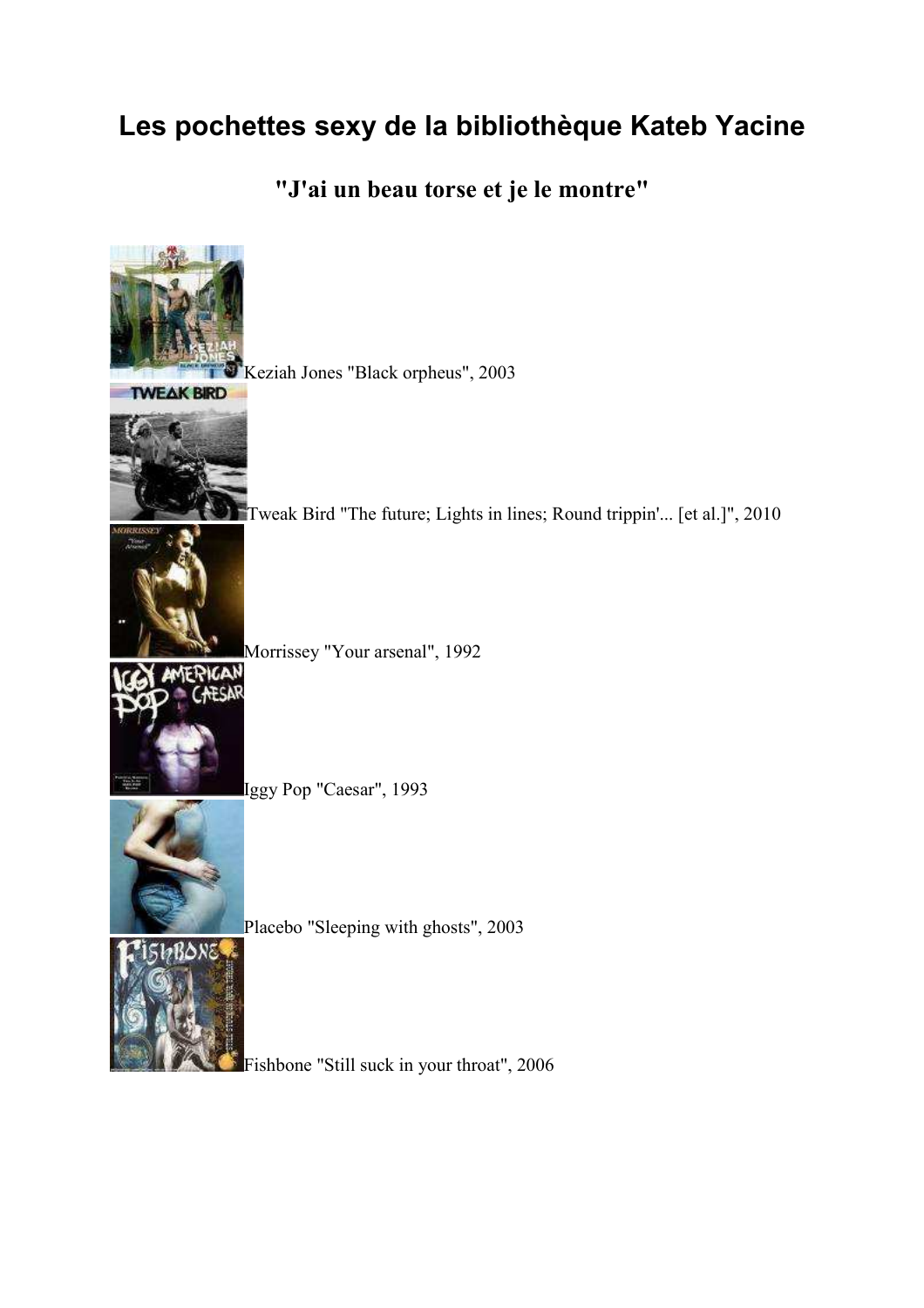

The Doors "La légende des (compilation)", 1985



Def Leppard "High 'n' dry", 1984



Nick Cave And The Bad Seeds "Let love it", 1994



Aphrodite's Child "The best of (compilation)", 1994



Defunkt "In America", 1986



Bobby Brown "Humpin' around (prelude), Humpin' around; Two can play

thet game... [et al.]", 1992



Stomy Bugsy "Trop jeune pour mourir", 2000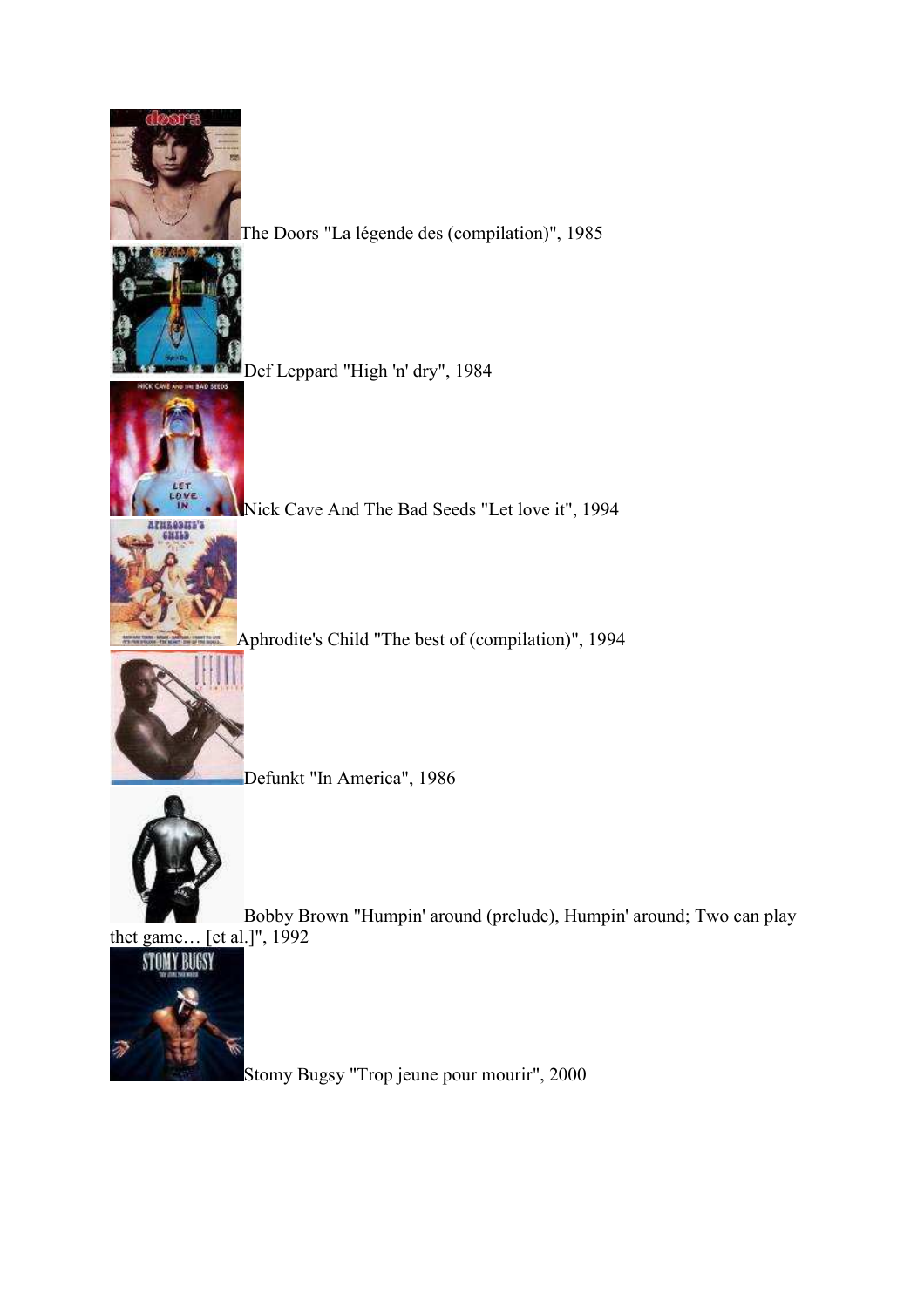

Outkast "Stankonia", 2000

Nas "Queens get the money; You can't stop us now; Breathe… [et al.]",

2008



 $P_{\text{AC}}$  2Pac "Until the end of time", 2001



Tricky "Vulnerable", 2003



Prince "Soul", 1998



Seal "Bring it on; Prayer for the dying... [et al.]", 1994



Compilation Zanzibara "Le son des années 60 en Tanzanie", 2007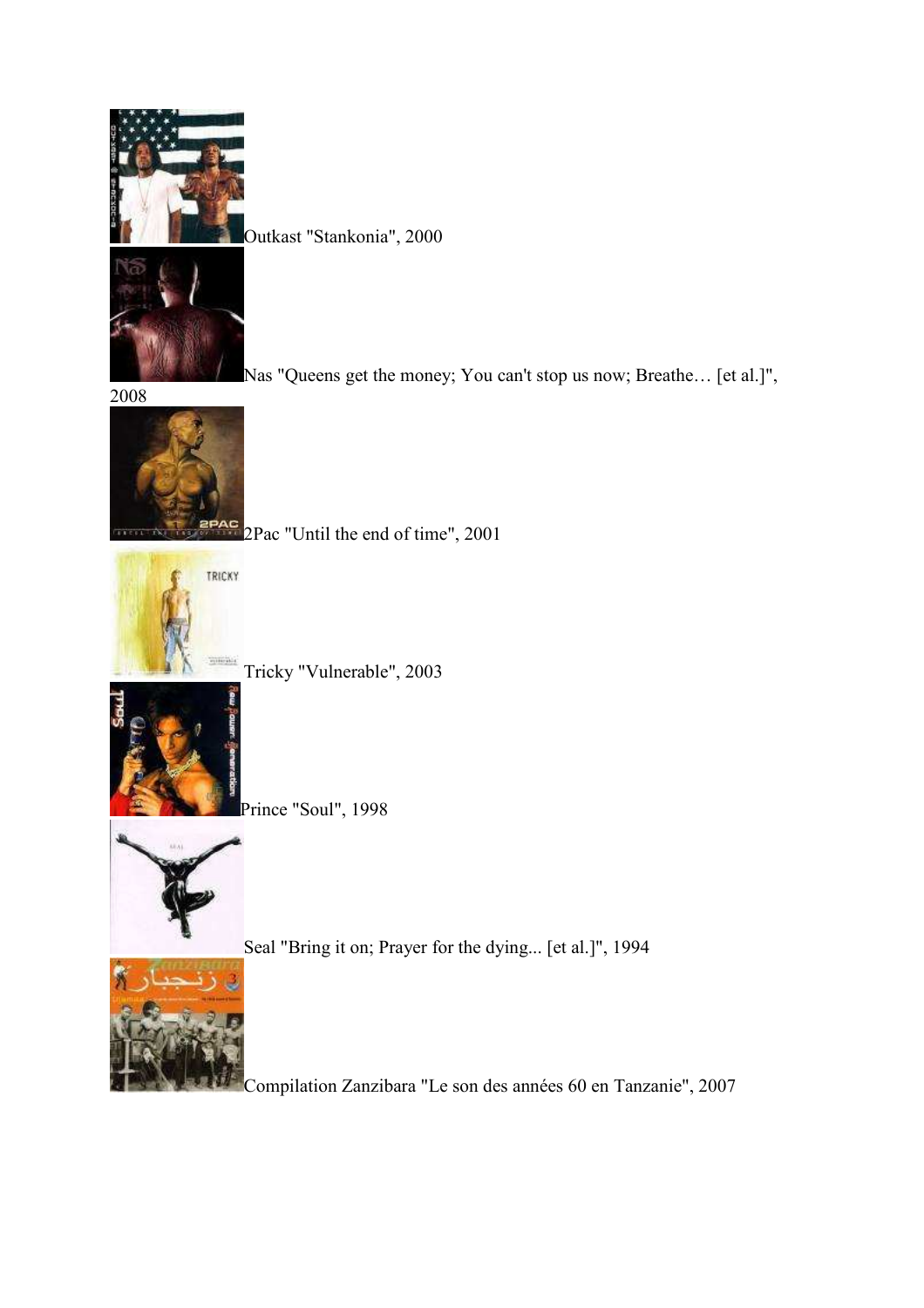

Fela "Live in Amsterdam", 1984

Femi Kuti "Shoki shoki", 1988



Manu Dibango "Négropolitaines", 1989

## **"Androgyne"**



Marilyn Manson "Oméga and the mechanical animals", 1998



New York Dolls "New York dolls", 1973



Bowie "The man who sold the world", 1972 (entre autres...)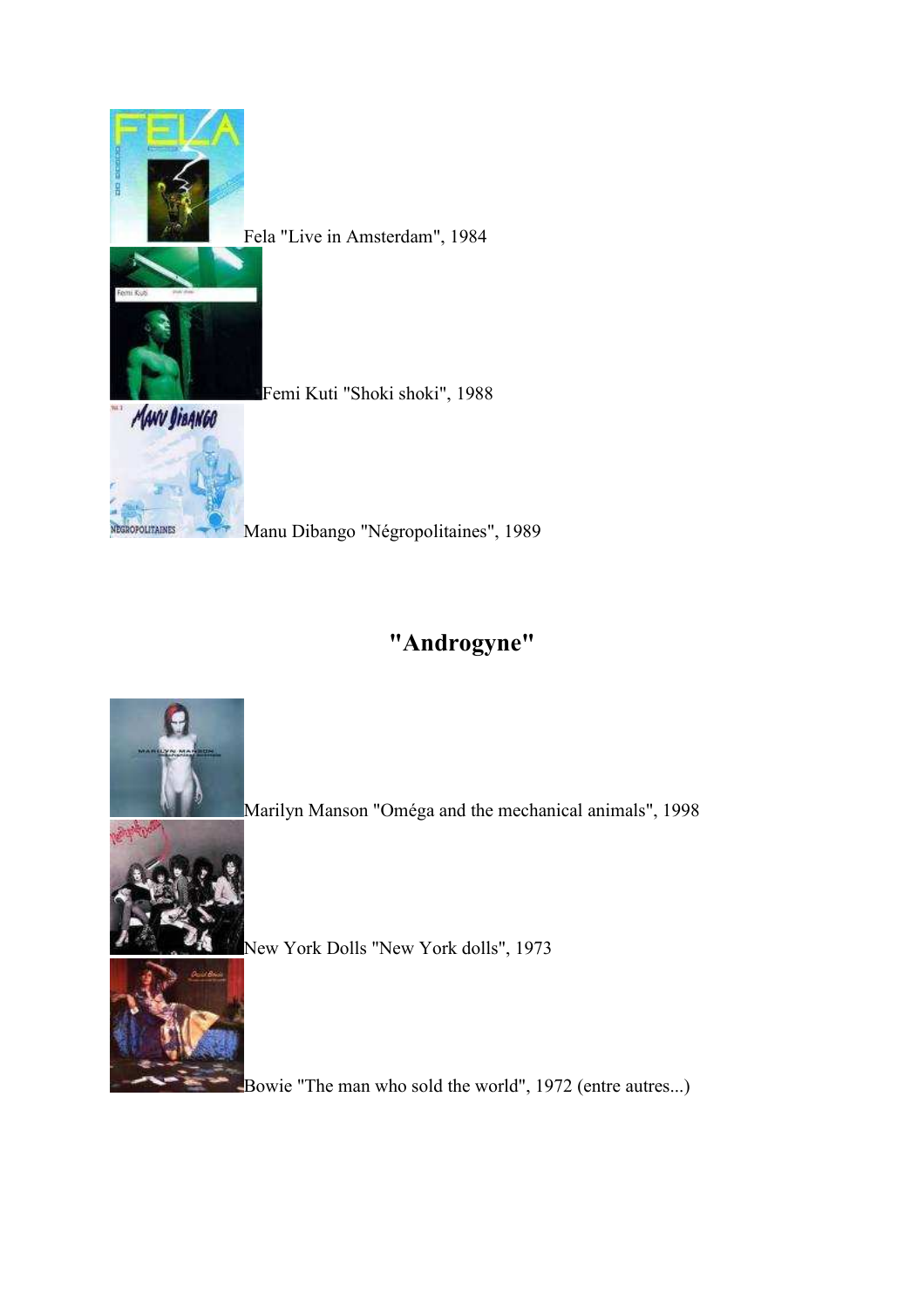

Michel Polnareff "La fille qui rêve de moi; Le prince en otage; Rosy…",

1973

### **"Le baiser"**



Sebastian "Total", 2011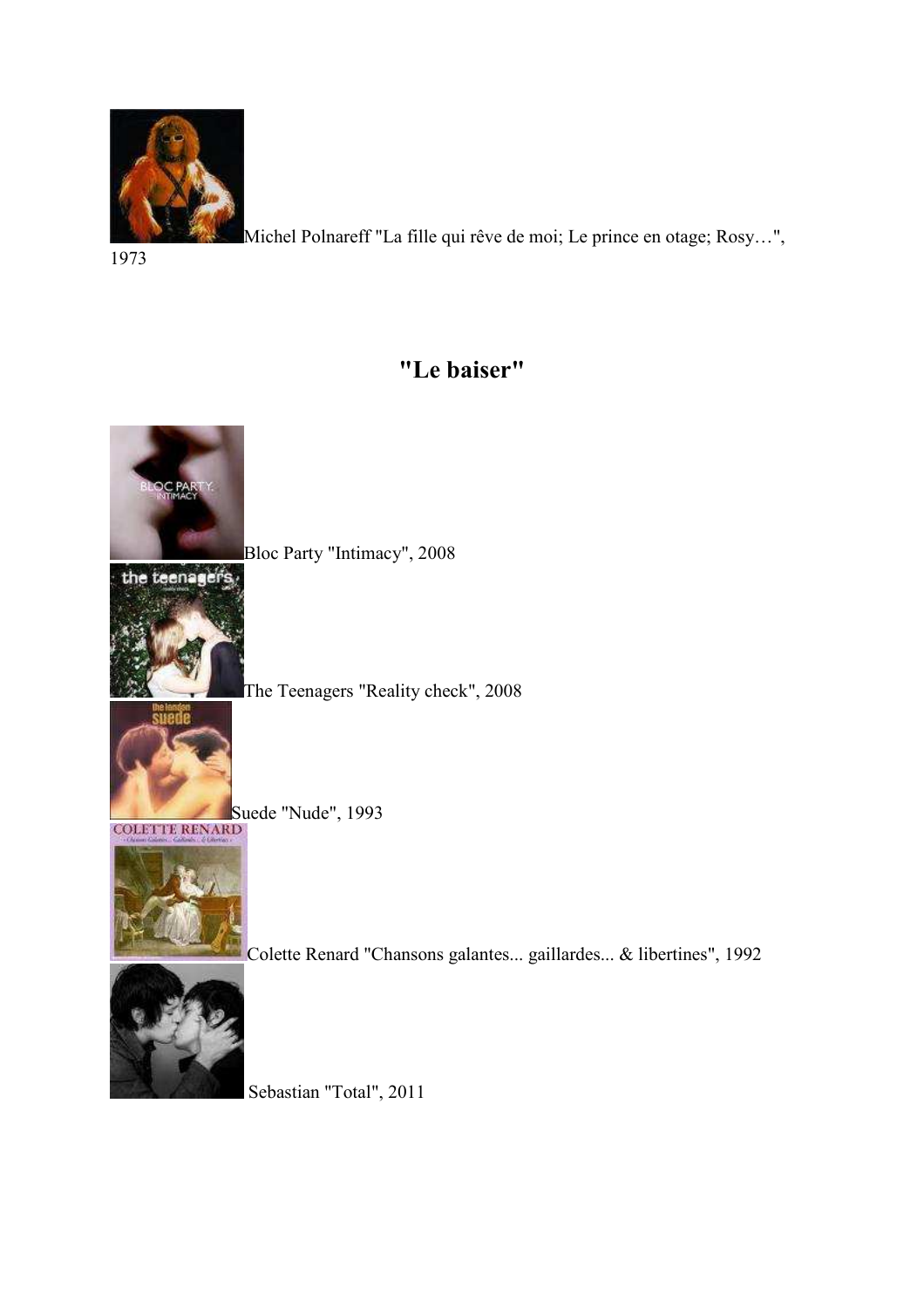#### **"Belle toute nue"**



The Strokes "Is this it", 2001



Bobo Moreno "50 ways to leave your lover", 2010



Jack The Ripper "Ladies first", 2005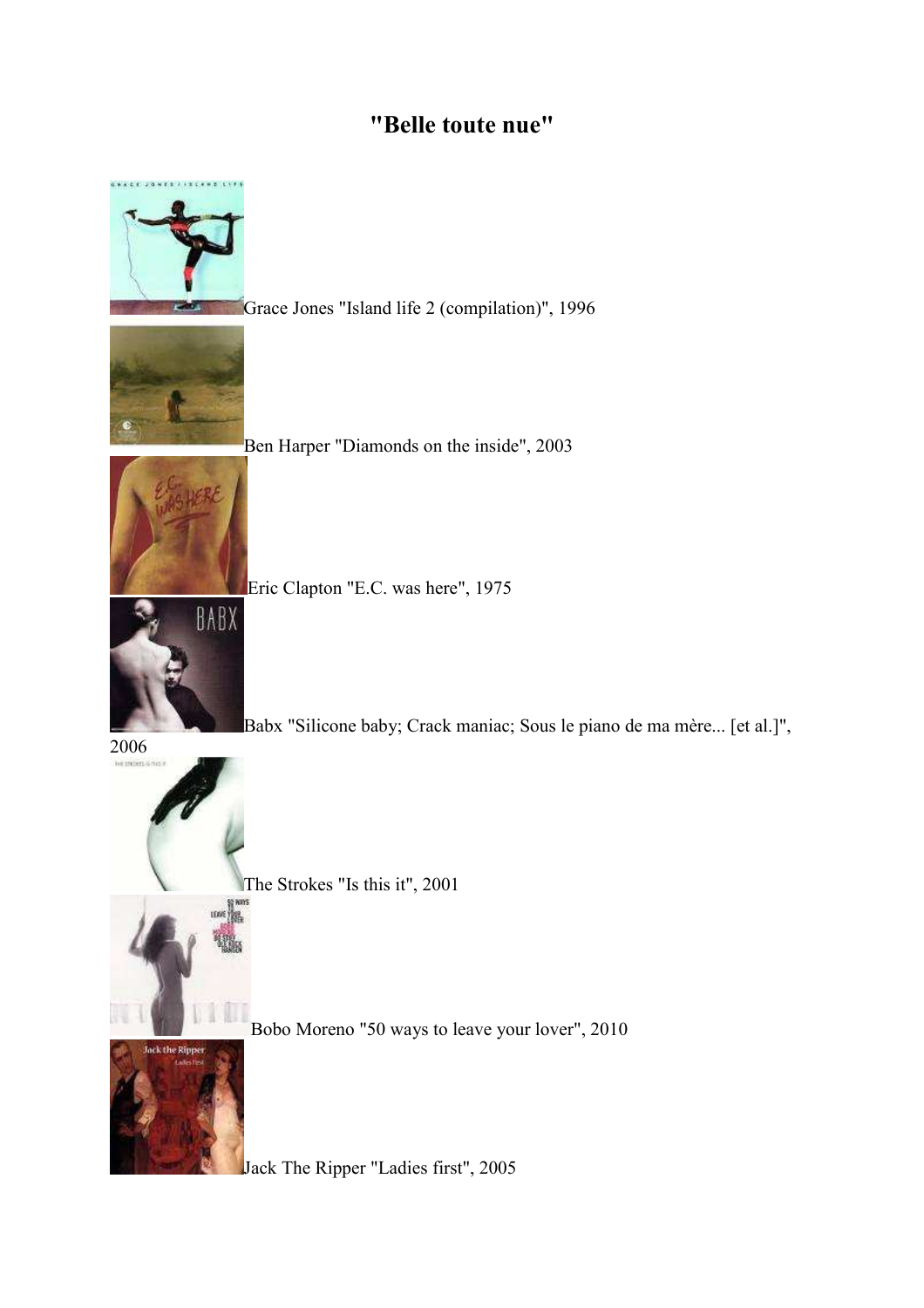| Iggy Pop "Beat em up", 2001                                          |
|----------------------------------------------------------------------|
| Terry Callier "What colour is love", 1972                            |
| Toni Braxton "The heat", 2000                                        |
| mthur h<br>Arthur H "Négresse blanche", 2003                         |
| Trash Palace "Positions", 2002                                       |
| MIA "Bittersüss", 2007                                               |
| Clarika "Moi en mieux", 2009                                         |
| istoire de mei<br>Serge Gainsbourg "Histoire de Melody Nelson", 1971 |
|                                                                      |

٢

● 大事 有一 大人 の 大人 の の の の の の

I

Ę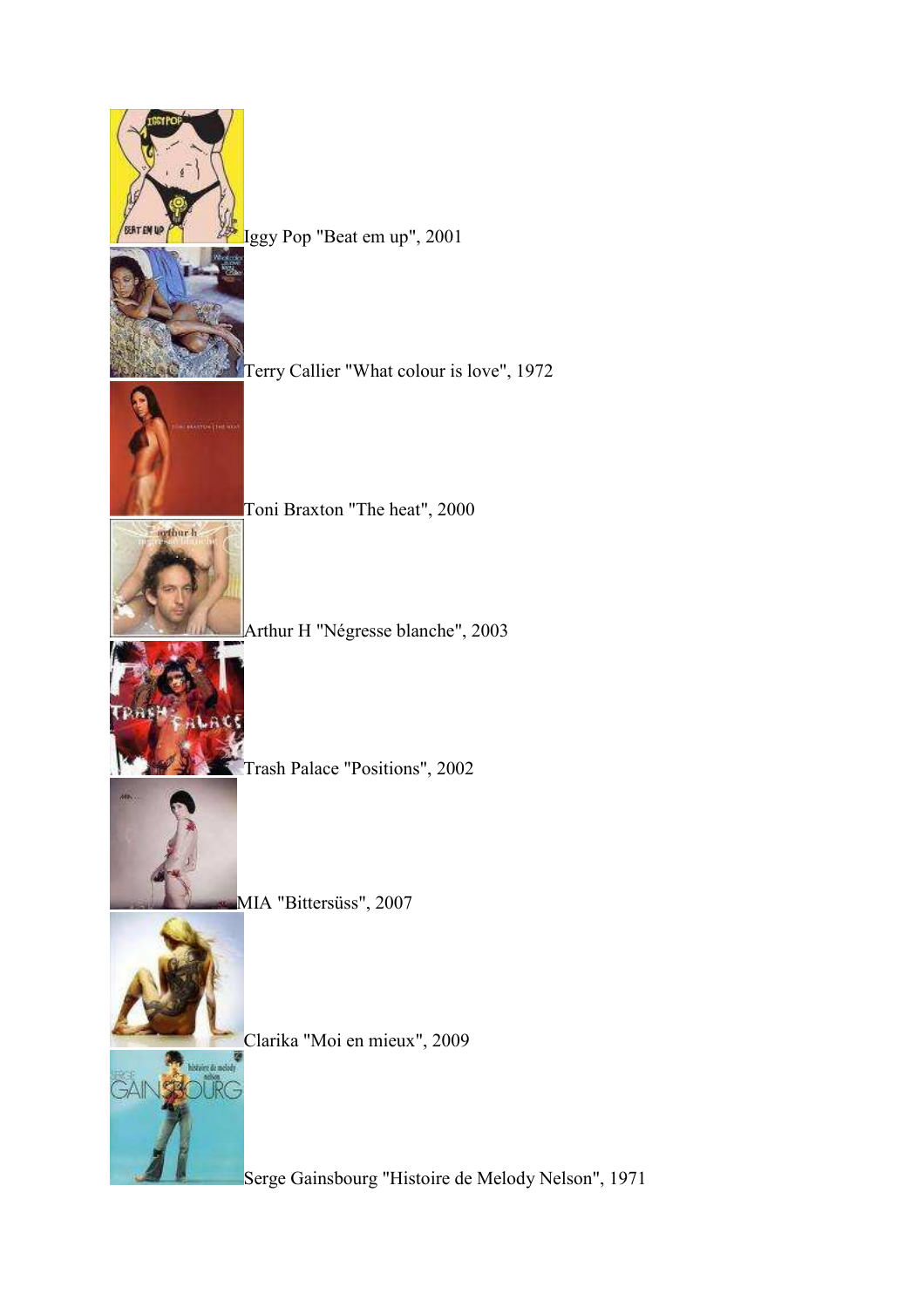

Weepers Circus "L'ombre et la demoiselle", 2000



Ines Mezel "Beyond the trance", 2011

# **"L'amour à plusieurs"**

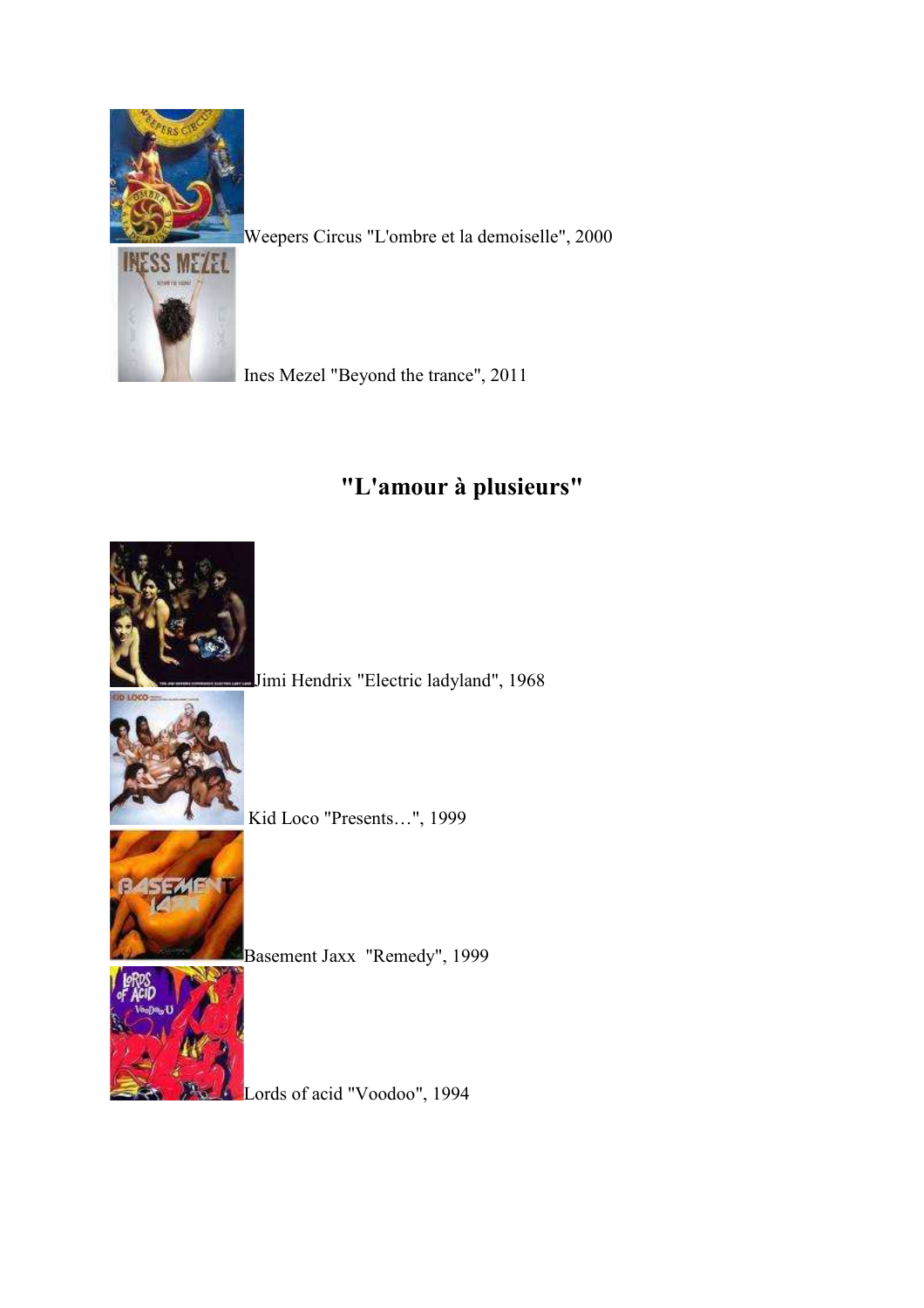## **"On est des durs, on fait du rock"**



**"Sexy"** 



The Killers "Sam's town", 2006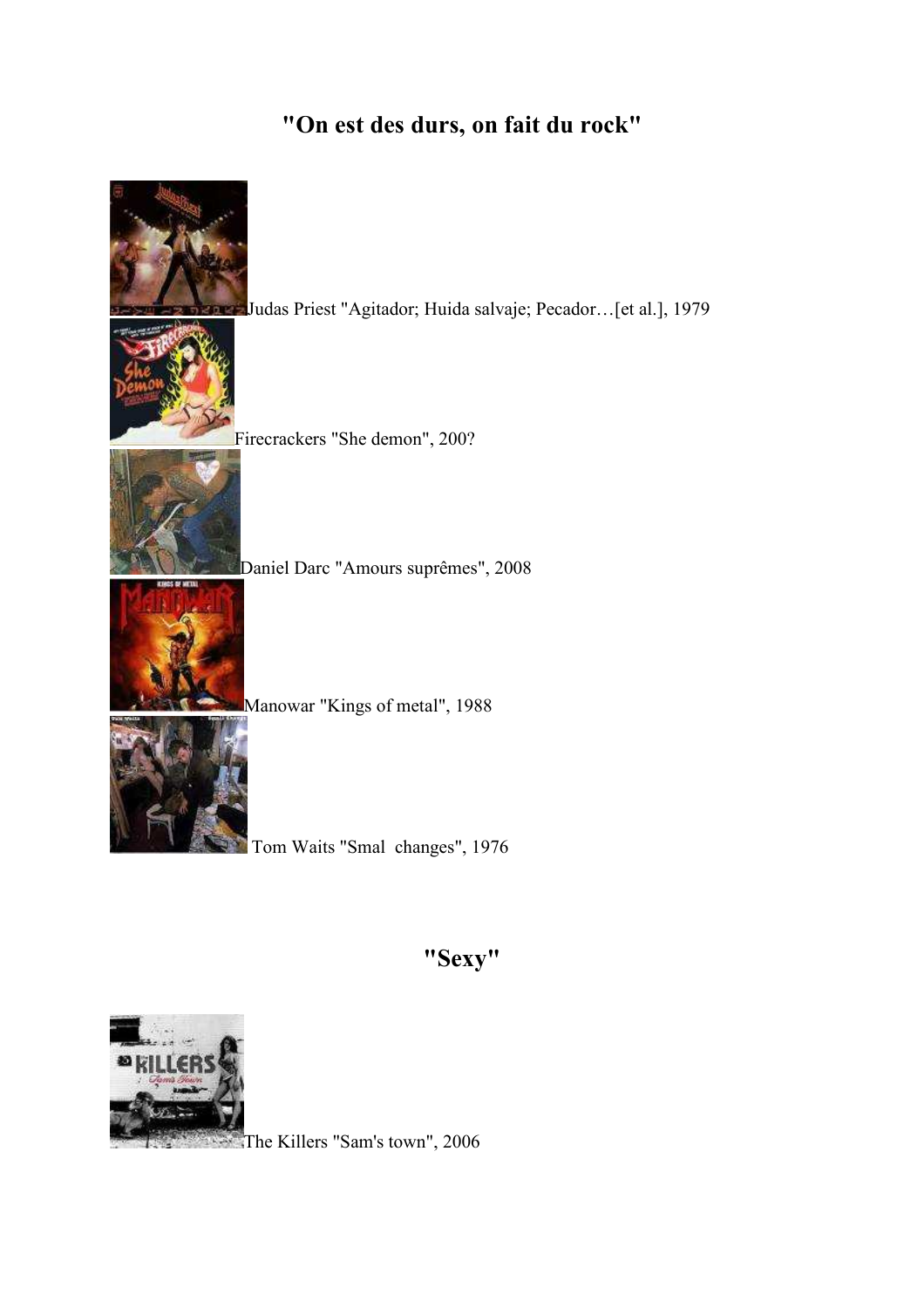

The Fratellis "Costello music", 2006



Jeff Beck " Crazy legs", 1993



Babyshambles "Shoffers nation", 2007



Rolling Stones "Undercover", 1983



Roxy Music "Your pleasure", 1973



Sébastien Tellier "Sexuality", 2008



Pulp "This is hardcore", 1997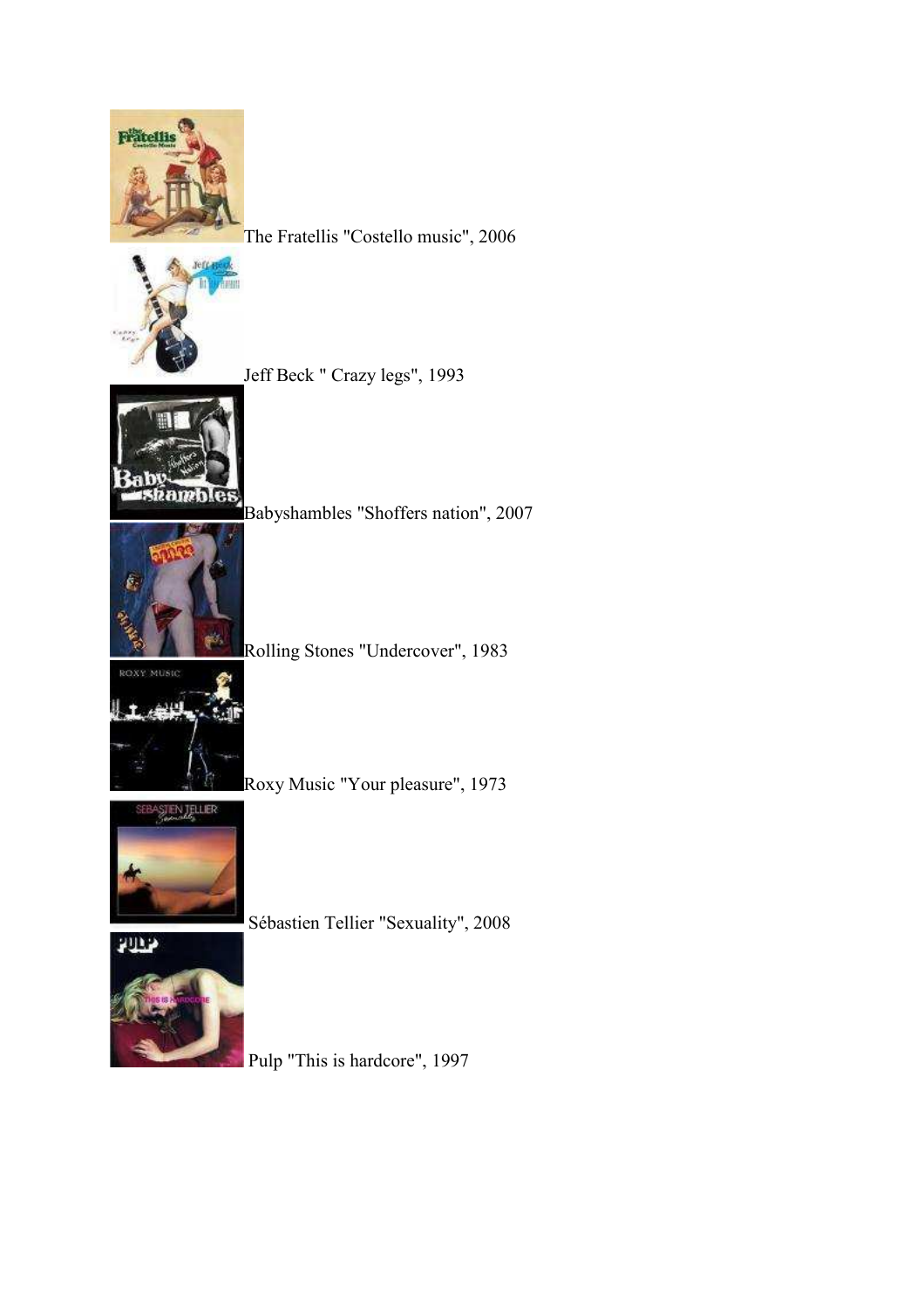

Micah P. Hinson "Close your eyes; Beneath the rose; Don't you (part  $1 \&$ 



Betty Davis, They say I'm different", 2000

Beyoncé "Dangerously in love", 2003

Rihanna "Good girl gone bad", 2007



Prefuse 73 "Surrounded by silence", 2005



Lil' Kim "Queen be", 2000

POWER Ice-T "Power", 1988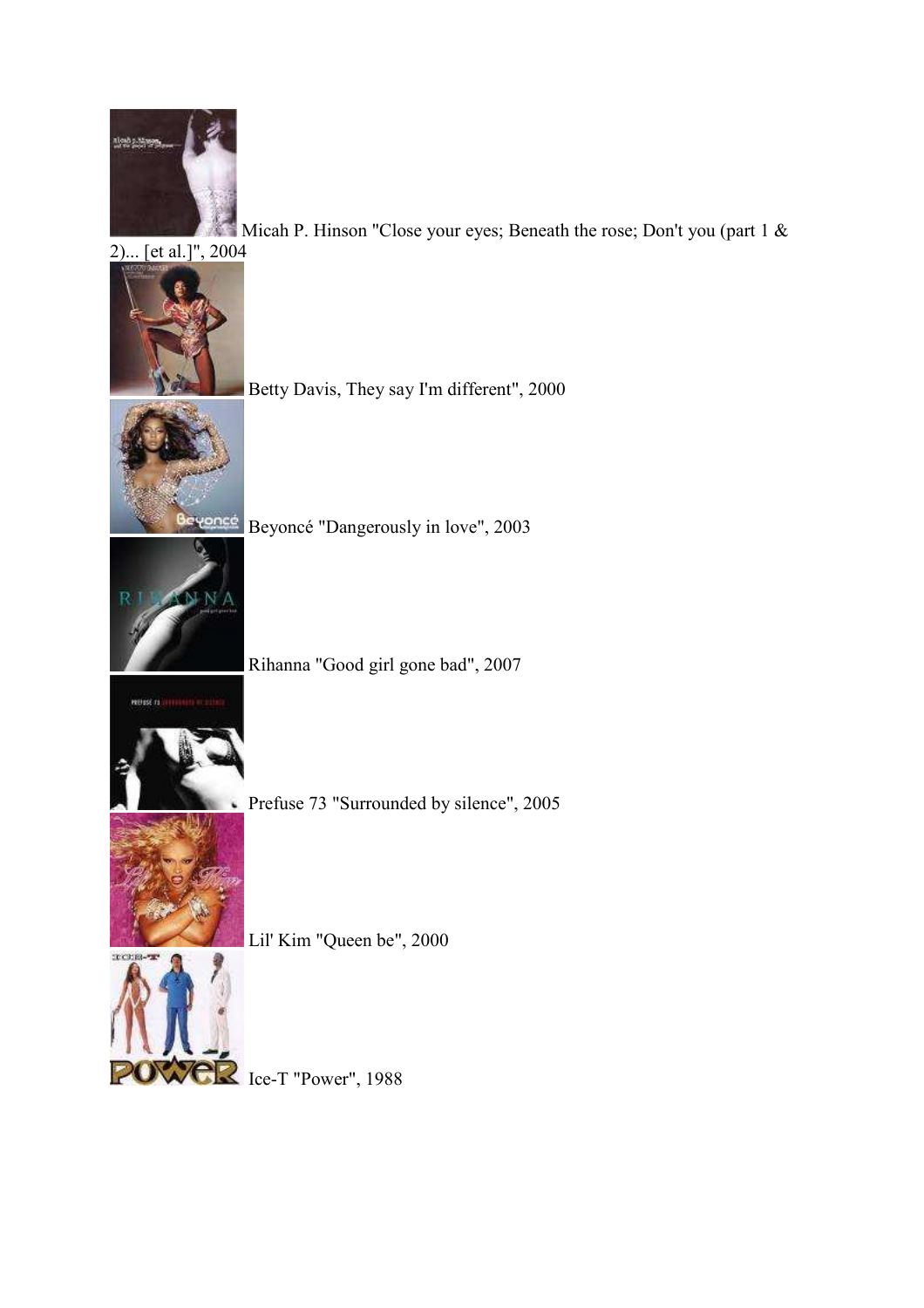

LEON WARE

Fonky Family "Si Dieu veut", 1997

Bluer for a Rotten Afternoon

Leon Ware "Musical massage", 2003



Blues for a rotten afternoon (compilation), 2000



Joss Stone "Introducing", 2007



Autour De Lucie "Faux mouvement", 2000

Claire Diterzi "Boucle", 2005

Scissor Disters "Night work", 2010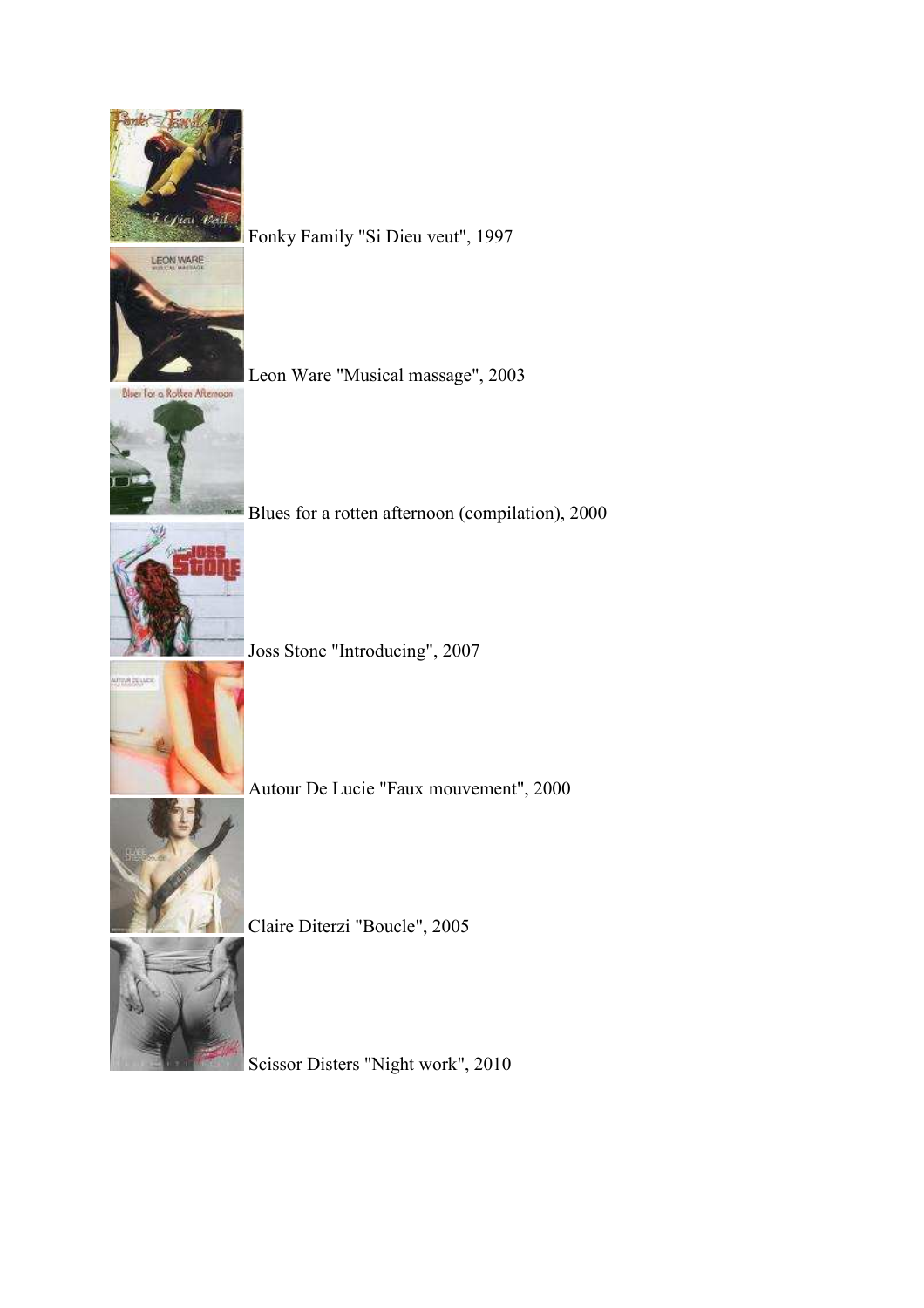

Anaïs "The love album", 2008

**DVD** "Tempo reggaeton", 2006



Anthologie de la chanson française "La tradition paillarde", 1994



Stanislas "Les carnets de la vigie", 2009

### **"Fétichiste"**



Grand National "Kicking the national habit", 2004



Bijou "Ok Carole", 1978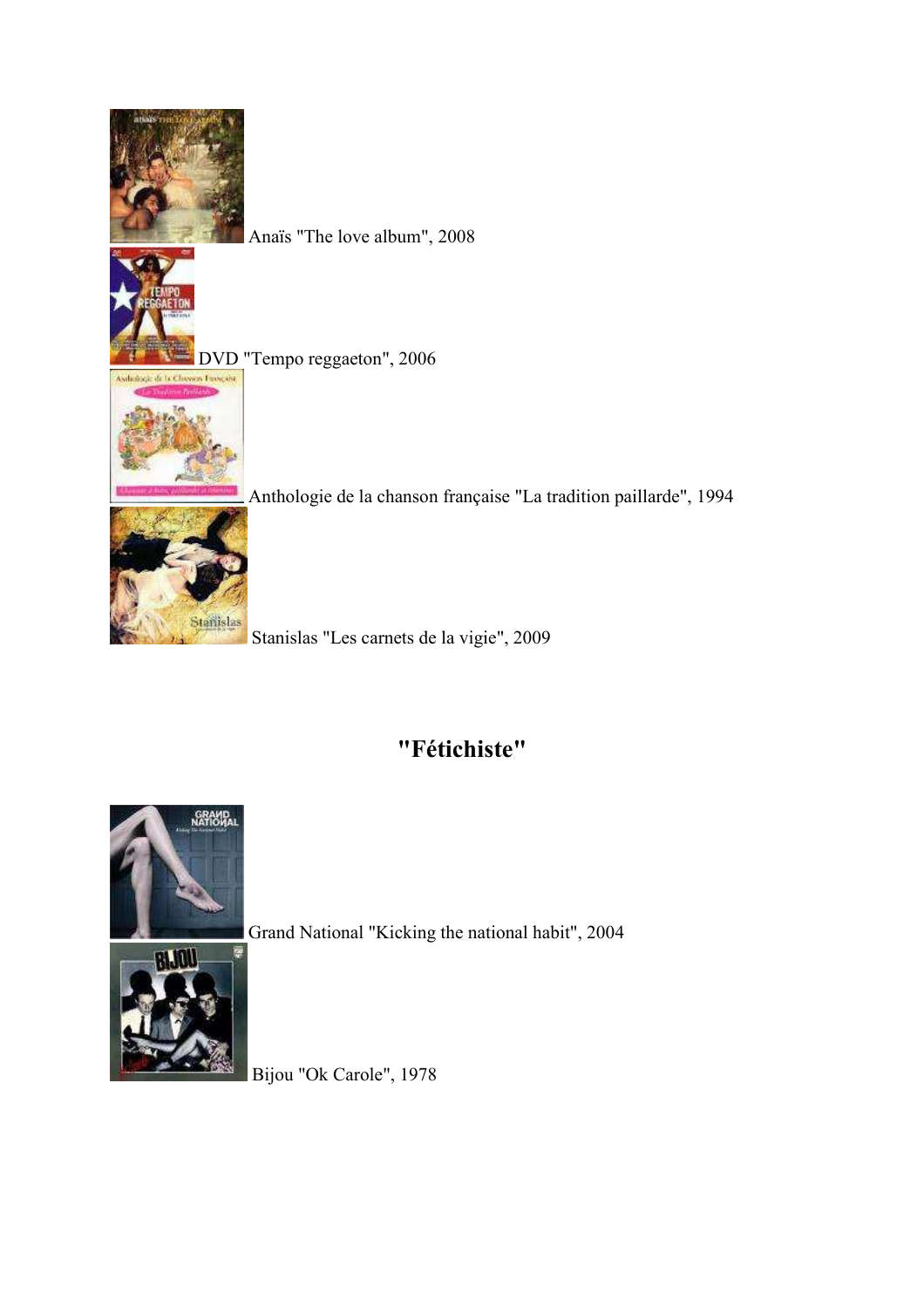

Ute Lemper "Espace indécent", 1993

#### **"Classé X"**



Kid Loco "Kill your darling", 2001

### **"Extase"**



applause "Where it all began", 2011

**"Préliminaires"** 



Lamchop "Oh (Ohio)", 2008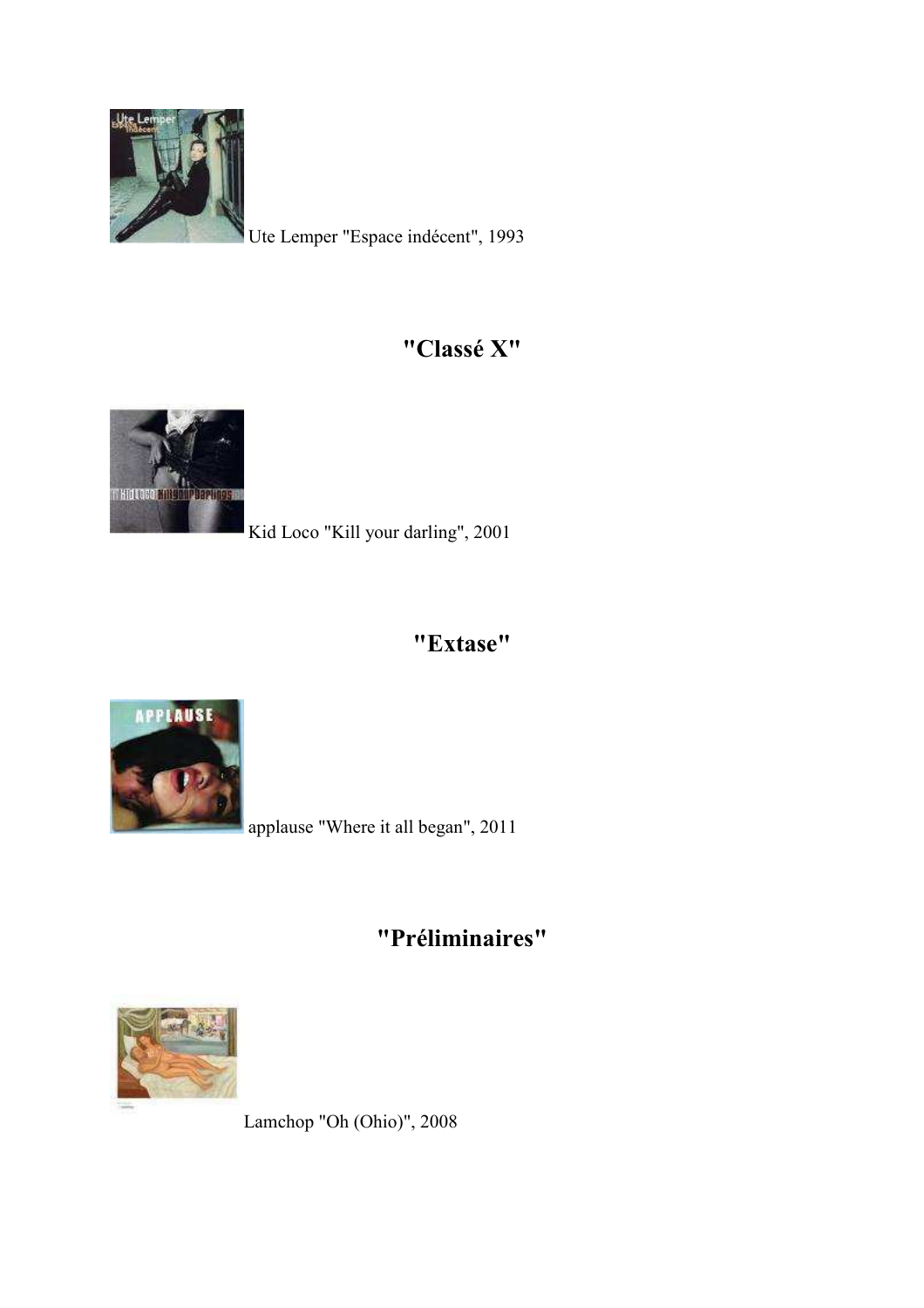

Cheap Trick "Woke up with a monster", 1994



Scorpions "Gold ballads (compilation)", 198?" et "Love

at first sting", 1984



Jacksoul "Resurrected", 2003

## **"Etrange"**



Pixies "Surfer Rosa" et "Come on pilgrim", 1987



Pendragon "Believe", 2005



Jane's addiction "Nothing skocking", 1988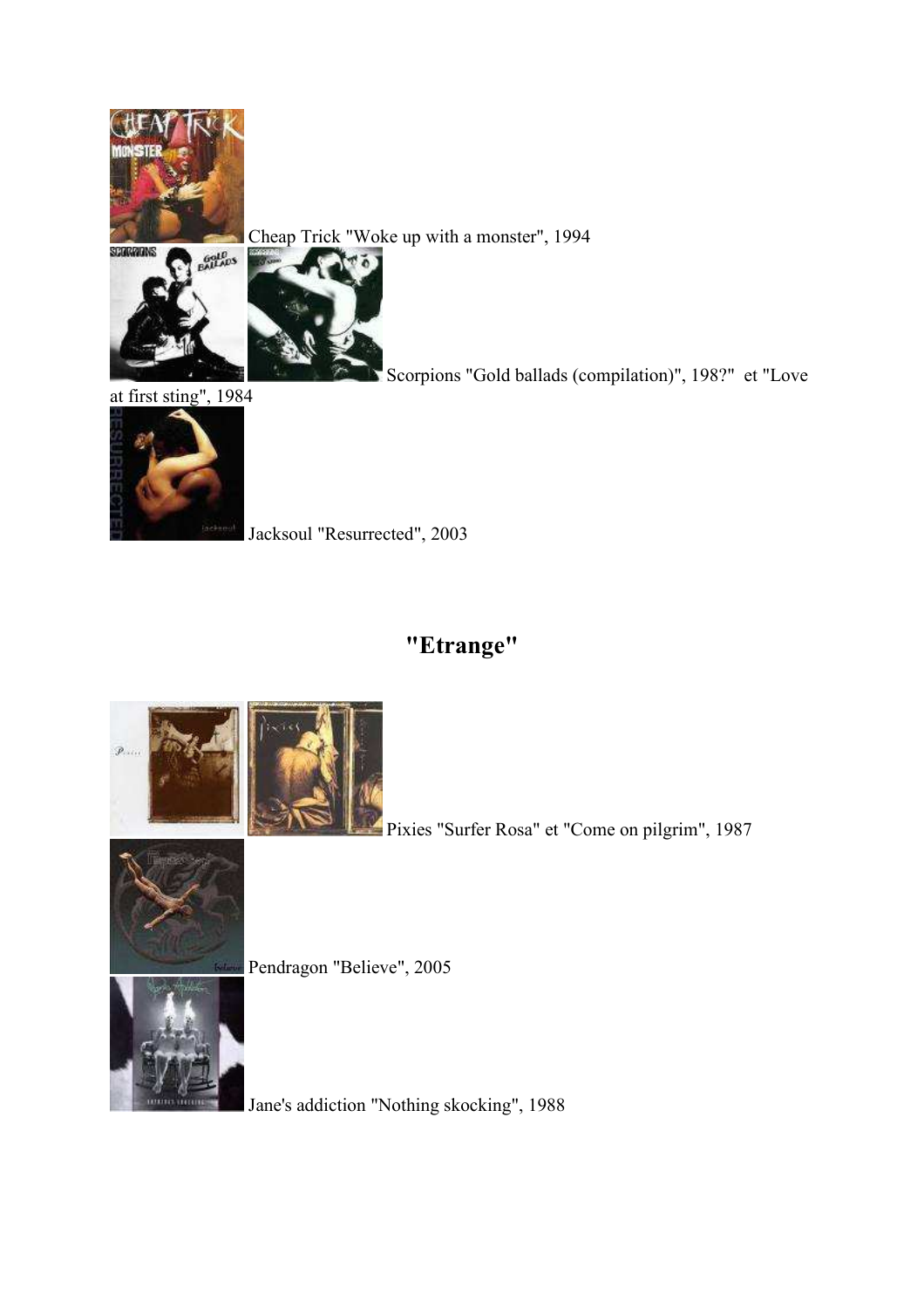## **"Sado-maso"**



Eurythmics "Touch", 1983

Ohio Players "Pain", 1972



Lab° "Derrière la pluie", 2003

#### **"Jeune"**



Blind Faith "Had to cry today; Can't find my way home; Well all right...



Placebo "Meds", 2006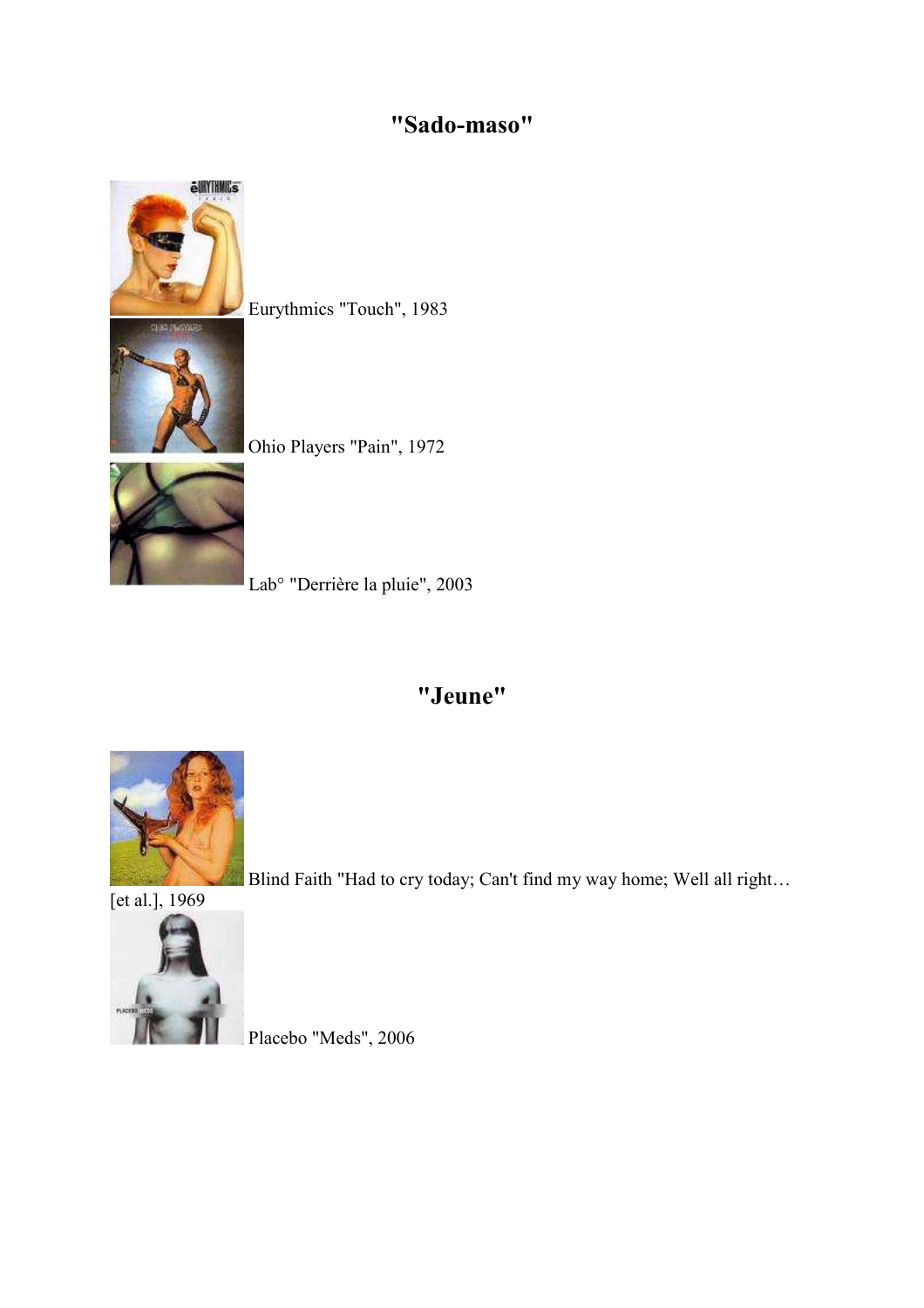#### **"Mon sexe"**



#### **"Langoureuse"**



Martha Wainwright "I know you're married but I've got feelings too", 2008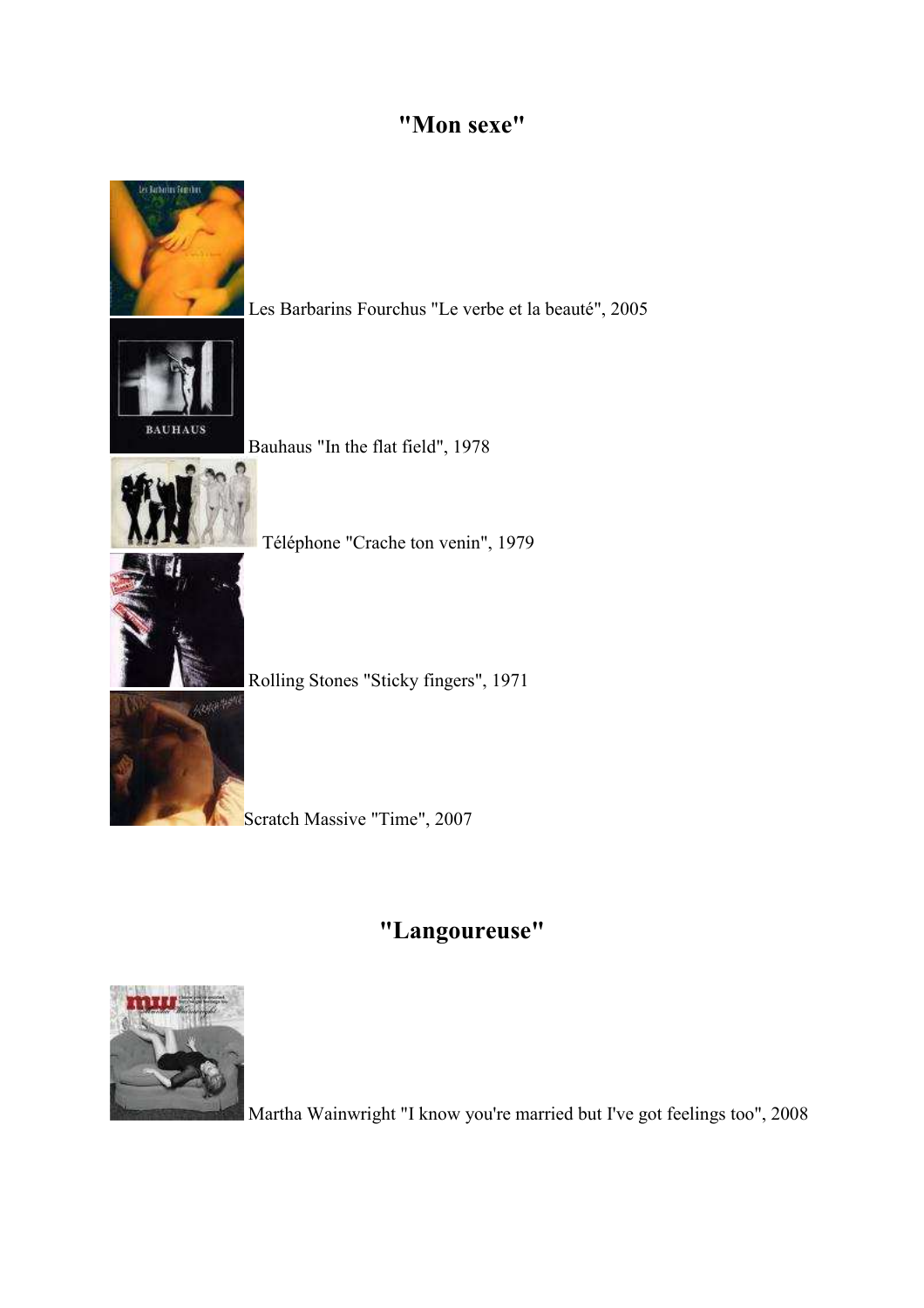

BRY Brian Ferry "Olympia", 2010



Jennifer Lopez "Rebirth", 2005



Carla Bruni "Quelqu'un m'a dit", 2002

Luz Casal "La pasion", 2009



Les Hurlements D'Léo "Bordel de luxe", 2010

### **"Humour"**



Red Hot Chili Peppers "Mother milk", 1989